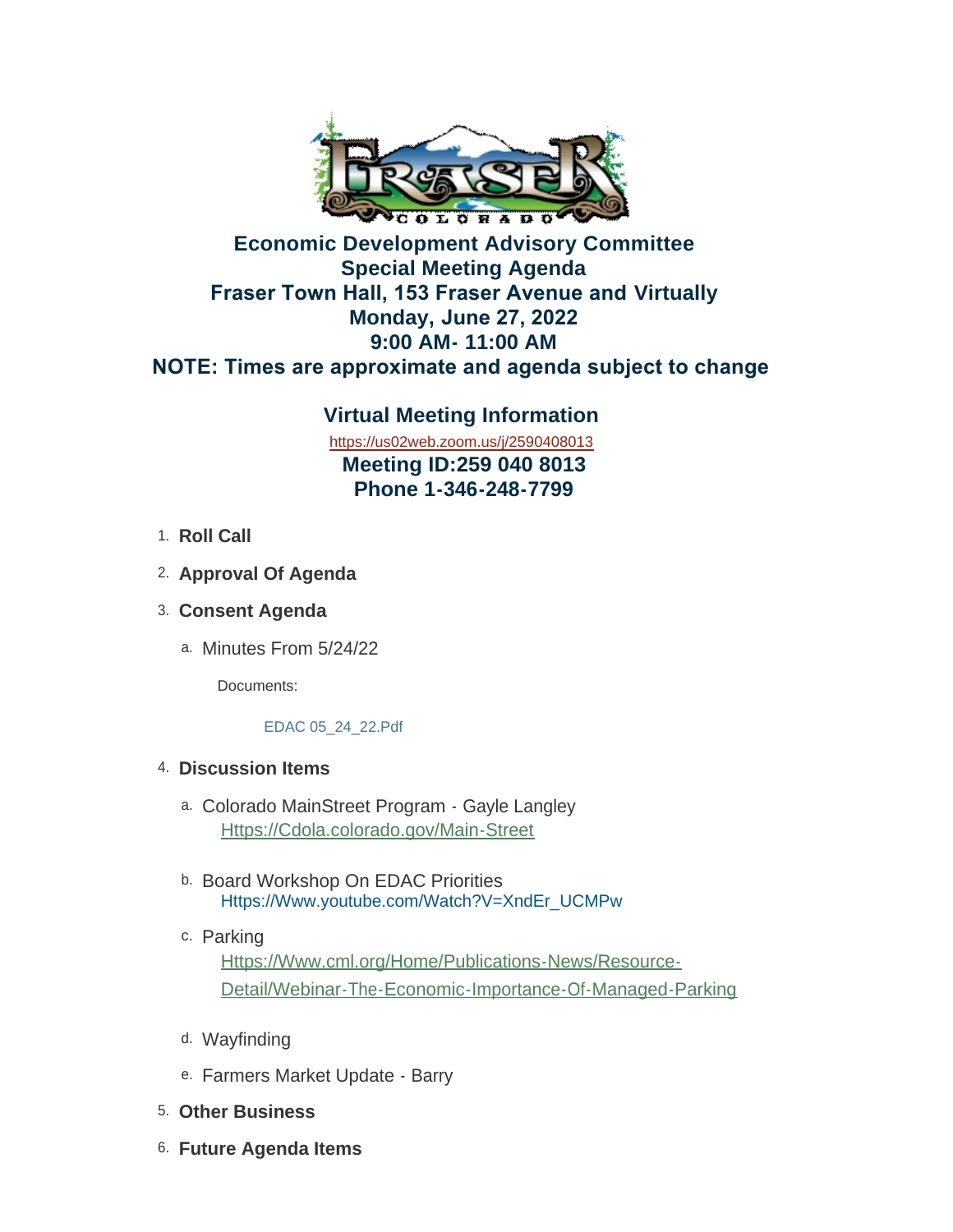#### **Adjourn**  7.

Members of the Fraser Board of Trustees may attend this meeting.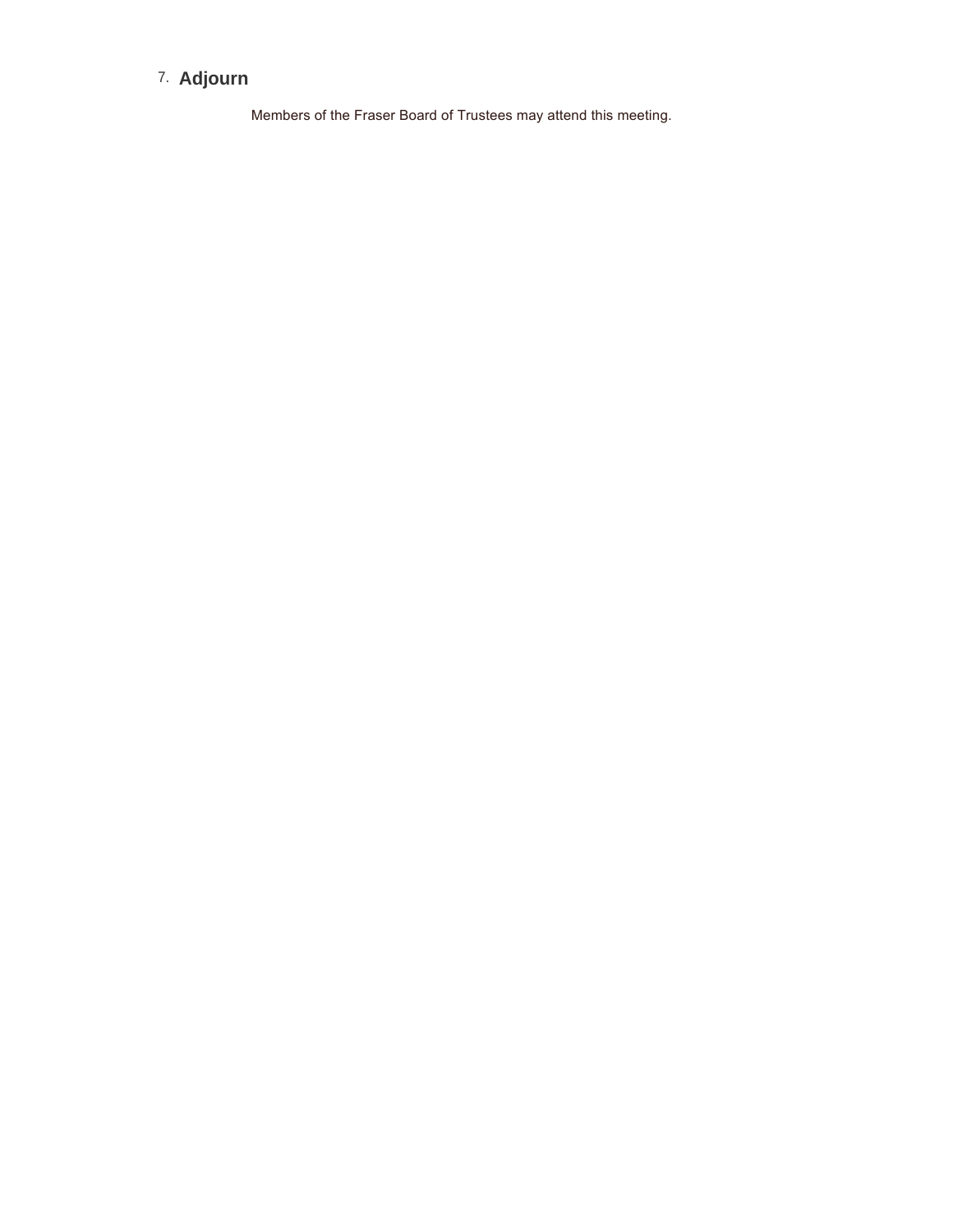#### **ECONOMIC DEVELOPMENT ADVISORY COMMITTEE MINUTES**

| DATE:                                     | Tuesday, May 24th, 2024                                  |
|-------------------------------------------|----------------------------------------------------------|
| <b>MEETING:</b>                           | <b>Economic Development Committee Meeting</b>            |
| <b>PLACE:</b>                             | Fraser Town Hall Board Room                              |
| <b>PRESENT</b>                            |                                                          |
| Board:                                    | Barry Young, Nicole Spiteri, Paula Stuart, Kelsey Young, |
| Staff:                                    | Marketing and Communications Manager, Sarah Wieck;       |
| Regular Meeting: Roll Call 10:34 am<br>1. |                                                          |

#### **2. Approval of Agenda:**

Paula moved, Kelsey seconded. Motion carried 4-0

#### **3. Consent Agenda:**

#### **4. Discussion**

- a. Antoinette Update
- b. EDAC Chair Appointment Barry moved to appoint Paula chair of EDAC, Kelsey seconded. Motion carried 4-0
- c. Colorado Mainstreet Update
- d. Colorado Recovery Assistance For Tourism
- e. Priorities (Ed Cannon)
	- a. Parking
	- b. Mainstreet Program
	- c. Creative District
	- d. DDA (Downtown Development Authority)
	- e. Tourism Marketing
	- f. Business Incentives

#### **5. Open Forum:**

**6. Other Business:**